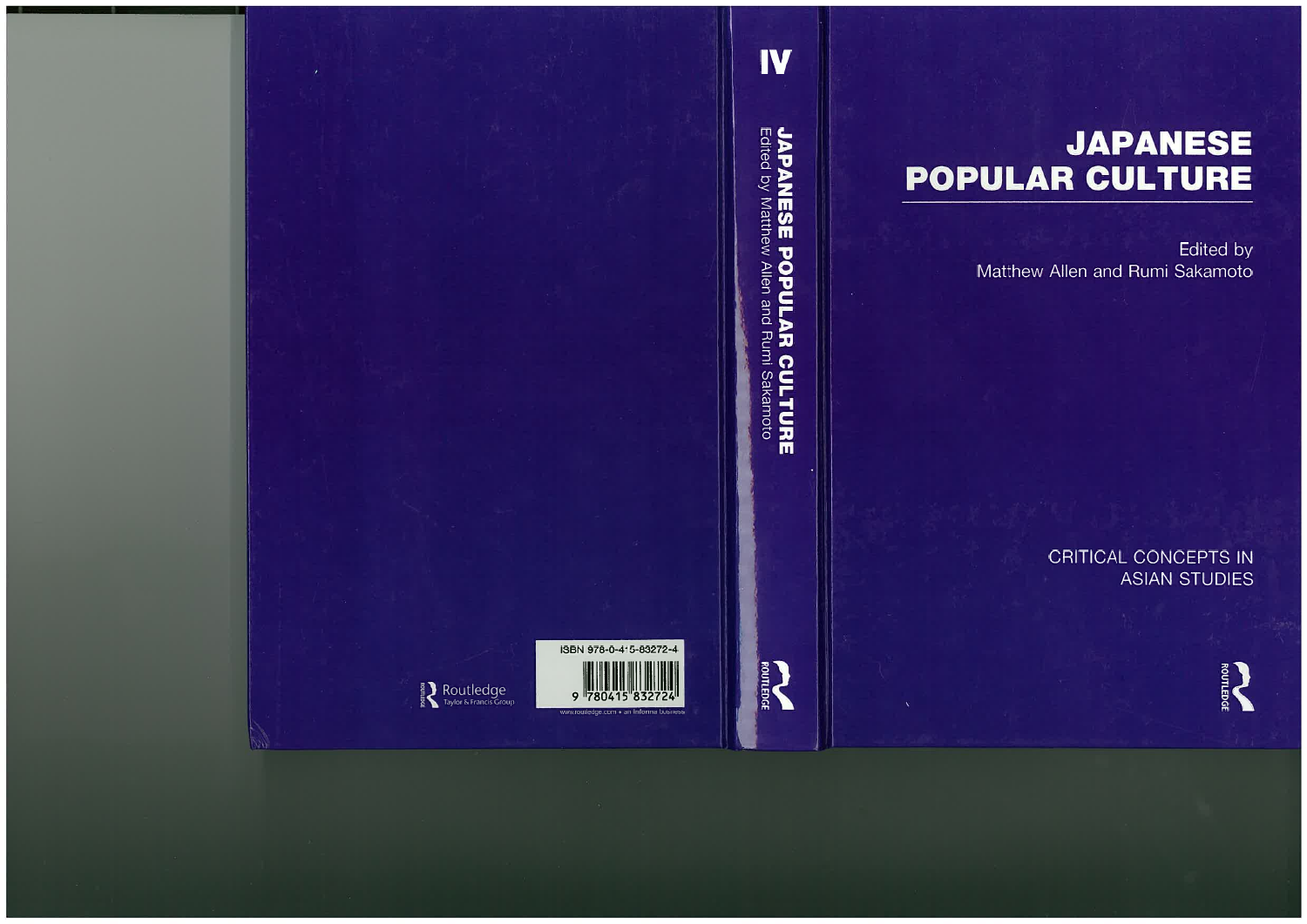# JAPANESE POPULAR CULTURE

Critical Concepts in Asian Studies

# Edited by Matthew Allen and Rumi Sakamoto

Volume II Japanese Popular Culture in the Twenty-First Century

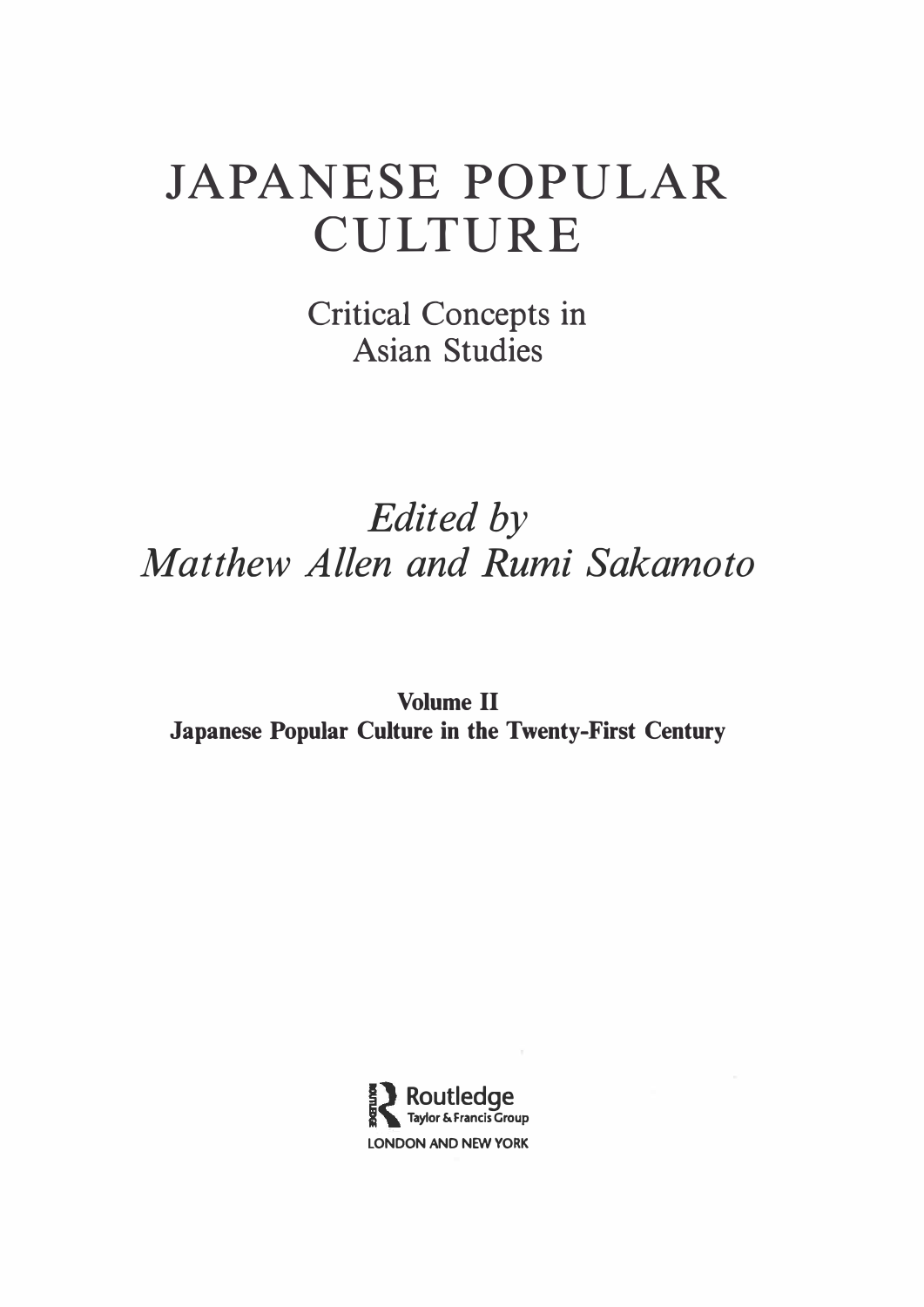First published 2014 by Routledge 2 Park Square, Milton Park, Abingdon, Oxon OXl4 4RN

and by Routledge 711 Third Avenue, New York, NY 10017

Routledge is an imprint of the Taylor & Francis Group, an informa business

Editorial material and selection© 2014 Matthew Allen and Rumi Sakamoto; individual owners retain copyright in their own material

All rights reserved. No part of this book may be reprinted or reproduced or utilised in any form or by any electronic, mechanical, or other means, now known or hereafter invented, including photocopying and recording, or in any information storage or retrieval system, without permission in writing from the publishers.

Trademark notice: Product or corporate names may be trademarks or registered trademarks, and are used only for identification and explanation without intent to infringe.

British Library Cataloguing in Publication Data A catalogue record for this book is available from the British Library

Library of Congress Cataloging in Publication Data Japanese popular culture : critical concepts in Asian studies / edited by Matthew Allen and

Rumi Sakamoto. volumes cm

"Simultaneously published in the USA and Canada"-Title page verso. Includes bibliographical references and index.

Contents: Volume 1. Japanese popular culture in the twentieth century - Volume 2-3. Japanese popular culture in the twenty-first century -

Volume 4. Globalizing Japanese popular culture: the coolness of Japan?

ISBN 978-0-415-82789-8 (set) - ISBN 978-0-415-83269-4 (volume 1) -

ISBN 978-0-415-83270-0 (volume 2)- ISBN 978-0-415-83271-7 (volume 3) -

ISBN 978-0-415-83272-4 (volume 4) 1. Popular culture-Japan-History-20th century.

2. Popular culture-Japan-History-21st century. 3. Japan-Civilization-1945-

4. Japan-Intellectual life. 5. Japan-Social life and customs. 6. Civilization,

Modern-Japanese influences. I. Allen, Matthew, 1957- II. Sakamoto, Rumi. DS822.5.J447 2014

306.0952-dc23

2013049220

ISBN: 978-0-415-82789-8 (Set) ISBN: 978-0-415-83270-0 (Volume II)

Typeset in 10/12pt Times NR MT by Graphicraft Limited, Hong Kong

Publisher's Note

References within each chapter are as they appear in the original complete work.



Printed and bound in Great Britain by TJ International Ltd, Padstow, Cornwall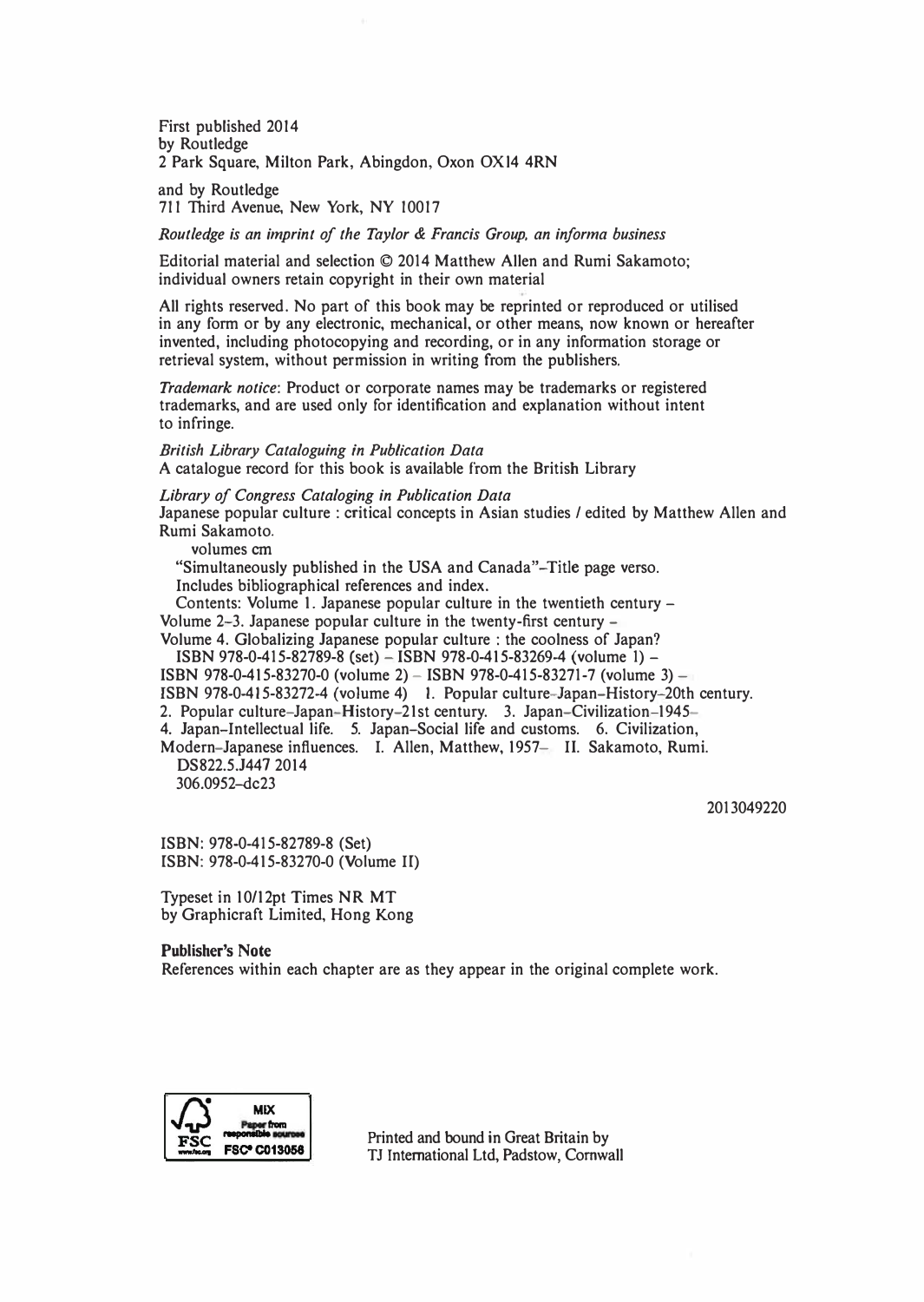## **CONTENTS**

#### VOLUME II: JAPANESE POPULAR CULTURE IN THE TWENTY-FIRST CENTURY

|               | <b>Acknowledgements</b>                                                                                                             | ix |
|---------------|-------------------------------------------------------------------------------------------------------------------------------------|----|
|               | Introduction to Volume II: visualising Japanese popular culture<br>in the new millennium                                            | 1  |
| <b>PART 1</b> | <b>Visual cultures</b>                                                                                                              | 5  |
|               | 1.1 Otaku culture and aesthetics                                                                                                    | 7  |
| 30            | World and variation: the reproduction and consumption<br>of narrative<br><b>ŌTSUKA EIJI</b>                                         | 7  |
| 31            | The animalization of otaku culture<br><b>AZUMA HIROKI</b>                                                                           | 23 |
|               | 32 Otaku sexuality<br>TAMAKI SAITŌ                                                                                                  | 36 |
|               | 33 A theory of Super Flat Japanese art<br><b>TAKASHI MURAKAMI</b>                                                                   | 59 |
|               | 34 User innovation and creative consumption in Japanese culture<br>industries: the case of Akihabara, Tokyo<br><b>JAKOB NOBUOKA</b> | 72 |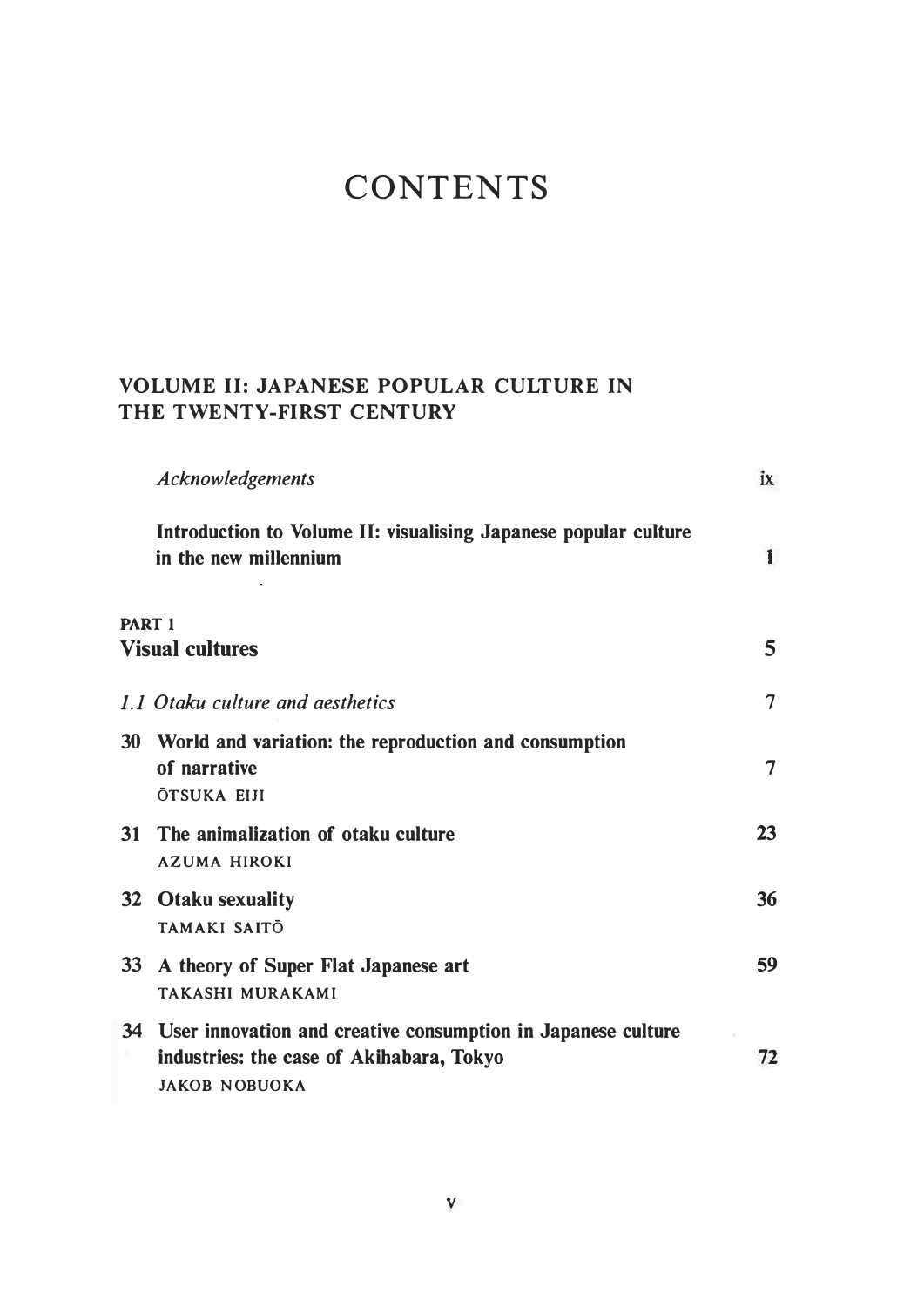| CONTENTS |  |  |  |  |  |  |
|----------|--|--|--|--|--|--|
|----------|--|--|--|--|--|--|

|                 | 1.2 Cinema                                                                                                                                   | 94  |
|-----------------|----------------------------------------------------------------------------------------------------------------------------------------------|-----|
| 35              | Reality's poetry: Kore-eda Hirokazu between fact and fiction<br><b>LARS-MARTIN SØRENSEN</b>                                                  | 94  |
| 36              | The homelessness of style and the problems of studying<br><b>Miike Takashi</b><br><b>AARON GEROW</b>                                         | 107 |
|                 | 37 J-Horror: new media's impact on contemporary Japanese<br>horror cinema<br>MITSUYO WADA-MARCIANO                                           | 125 |
|                 | 1.3 Television                                                                                                                               | 147 |
| 38              | Offensive travel documentaries on Japanese television:<br>Secret Region and Japan!! and World Tearful Sojourn Diary<br><b>LINDSEY POWELL</b> | 147 |
| 39 <sup>°</sup> | Reinforcing identities? Non-Japanese residents, television and<br>cultural nationalism in Japan<br>ALEXANDRA HAMBLETON                       | 175 |
|                 | 40 The banality of boundaries: performance of the nation in a<br><b>Japanese television comedy</b><br><b>CHRIS PERKINS</b>                   | 194 |
|                 | 1.4 Anime                                                                                                                                    | 214 |
| 41              | Shûkyô asobi and Miyazaki Hayao's anime<br><b>JOLYON BARAKA THOMAS</b>                                                                       | 214 |
|                 | 42 Fantasy and reality in Miyazaki's animated world<br>MICHAEL RUSTIN AND MARGARET RUSTIN                                                    | 236 |
|                 | 43 When pacifist Japan fights: historicizing desires in anime<br>HIROMI MIZUNO                                                               | 252 |
|                 | 44 Anime and East Asian culture: Neon Genesis Evangelion<br><b>DENNIS REDMOND</b>                                                            | 267 |
|                 | 45 Working conditions of animators: the real face of the Japanese<br>animation industry<br>DAISUKE OKEDA AND AKI KOIKE                       | 275 |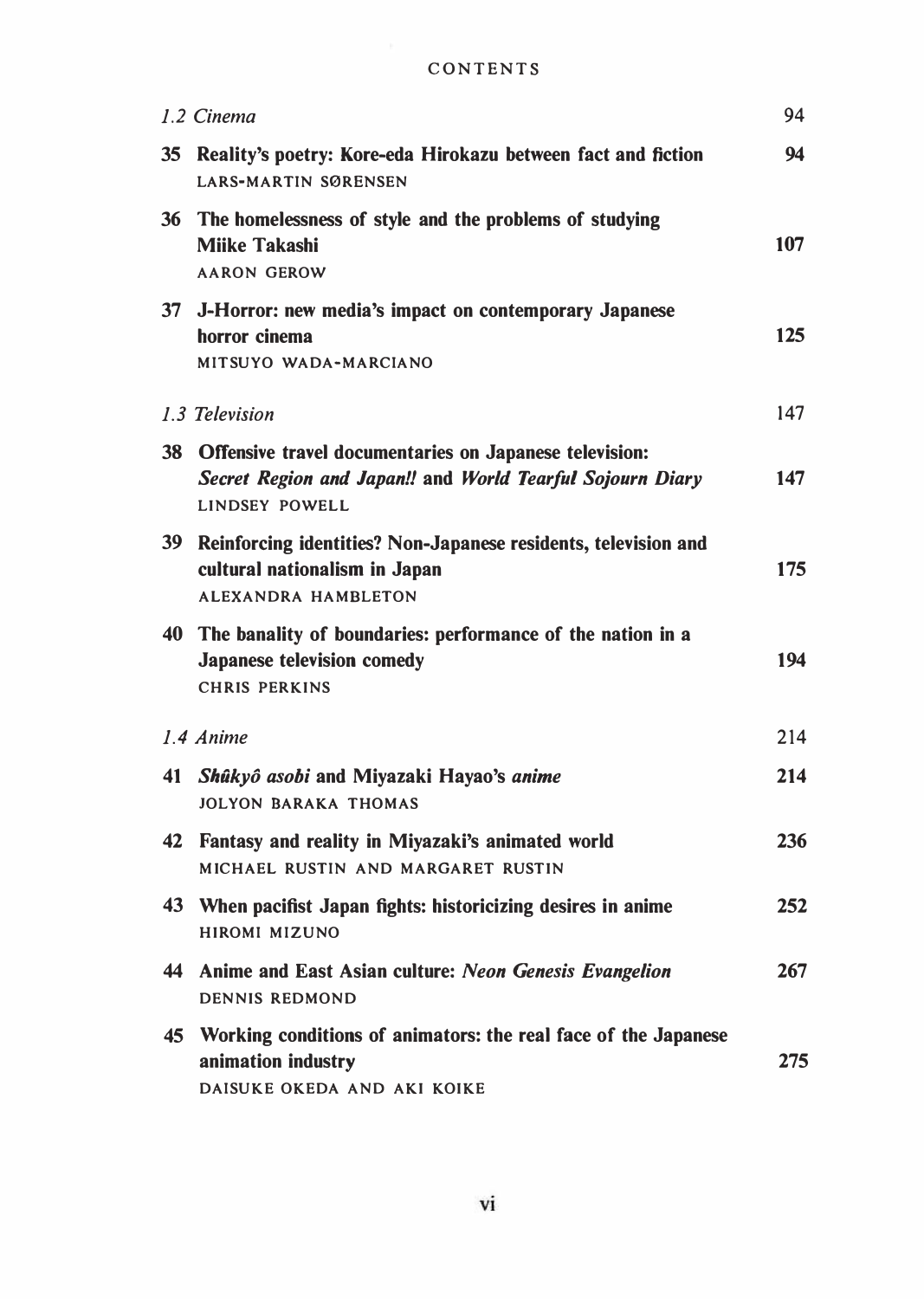#### **CONTENTS**

|    | 1.5 Manga                                                                                                                                                               | 287 |
|----|-------------------------------------------------------------------------------------------------------------------------------------------------------------------------|-----|
| 46 | Female subjectivity and <i>shoujo</i> (girls) <i>manga</i> (Japanese comics):<br><i>shoujo</i> in ladies' comics and young ladies' comics<br><b>FUSAMI OGI</b>          | 287 |
|    | 47 Transnational transformations: a gender analysis of Japanese<br>manga featuring unexpected bodily transformations<br><b>JUNE M. MADELEY</b>                          | 307 |
| 48 | Becoming and performing the self and the other: fetishism,<br>fantasy, and sexuality of cosplay in Japanese<br>girls'/women's manga<br>KAZUMI NAGAIKE AND KAORI YOSHIDA | 321 |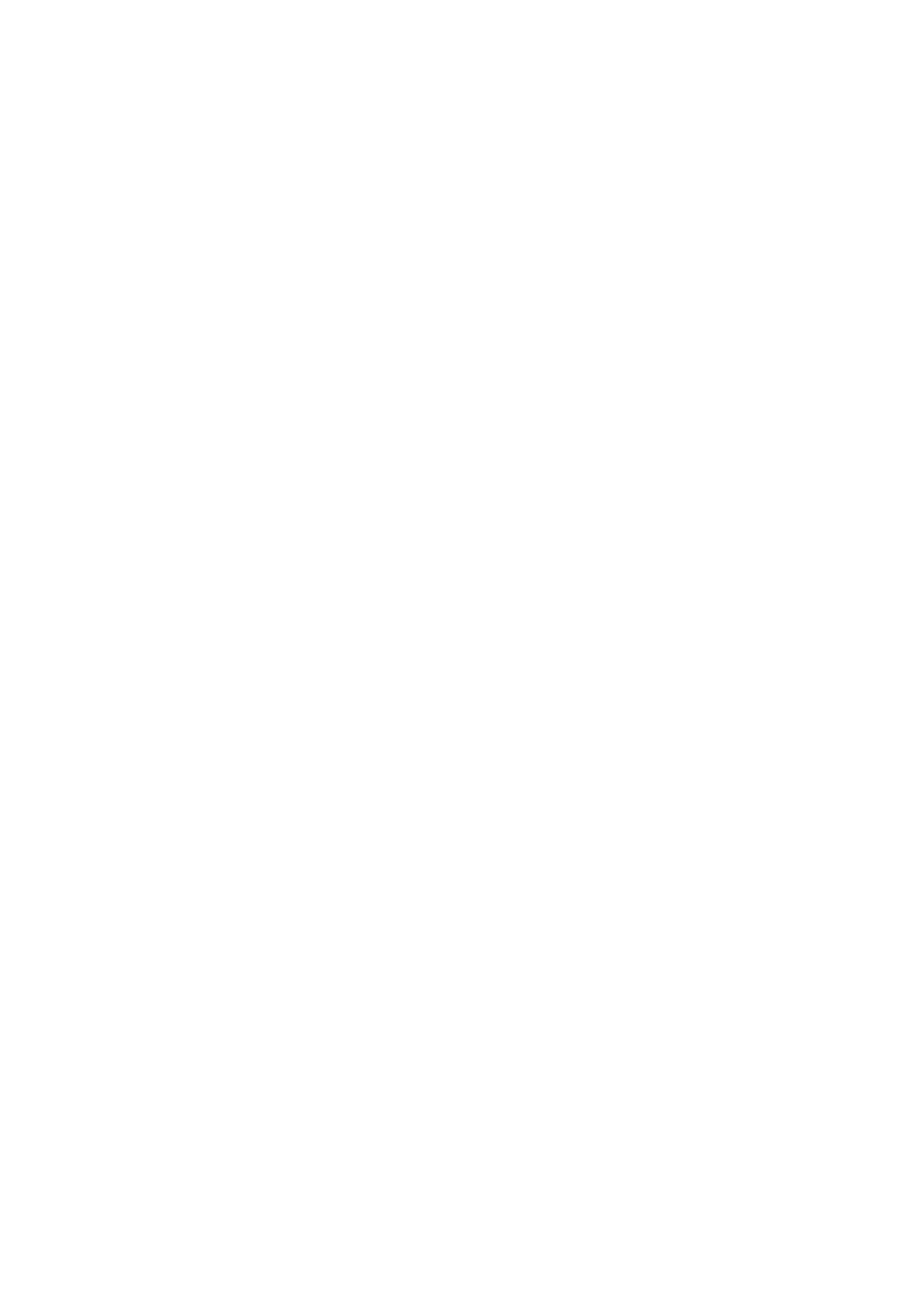### ACKNOWLEDGEMENTS

The publishers would like to thank the following for permission to reprint their material:

The University of Minnesota Press for permission to reprint Otsuka Eiji, 'World and Variation: The Reproduction and Consumption of Narrative' (with an Introduction by Marc Steinberg), Mechademia, 5, 2010, 99-116. Copyright 2010 by the Regents of the University of Minnesota.

The University of Minnesota Press for permission to reprint Azuma Hiroki, 'The Animalization of Otaku Culture' (with an Introduction by Thomas LaMarre), Mechademia, 2, 2007, 175–187. Copyright 2007 by the Regents of the University of Minnesota.

The University of Minnesota Press for permission to reprint Tamaki Saito, 'Otaku Sexuality', in Christopher Bolton, Istvan Csicery-Ronay Jr and Takayuki Tatsumi (eds), Robot Ghost and Wired Dreams: Japanese Science Fiction from Origins to Anime (Minneapolis: University of Minnesota Press, 2007), pp. 222-249. Copyright 2007 by the Regents of the University of Minnesota.

John Wiley & Sons for permission to reprint Jakob Nobuoka, 'User Innovation and Creative Consumption in Japanese Culture Industries: The Case of Akihabara, Tokyo', Geografiska, Annaler: Series B, Human Geography, 92, 3, 2010, 205-218.

Film Criticism for permission to reprint Lars-Martin Sørensen, 'Reality's Poetry: Kore-eda Hirokazu between Fact and Fiction', Film Criticism, 35, 2/3, 2011, 21-36.

Canadian Journal of Film Studies for permission to reprint Aaron Gerow, 'The Homelessness of Style and the Problems of Studying Miike Takashi', Canadian Journal of Film Studies, 18, 1, 2009, 24-43.

Canadian Journal of Film Studies for permission to reprint Mitsuyo Wada-Marciano, 'J-Horror: New Media's Impact on Contemporary Japanese Horror Cinema', Canadian Journal of Film Studies, 16, 2, 2007, 23-48.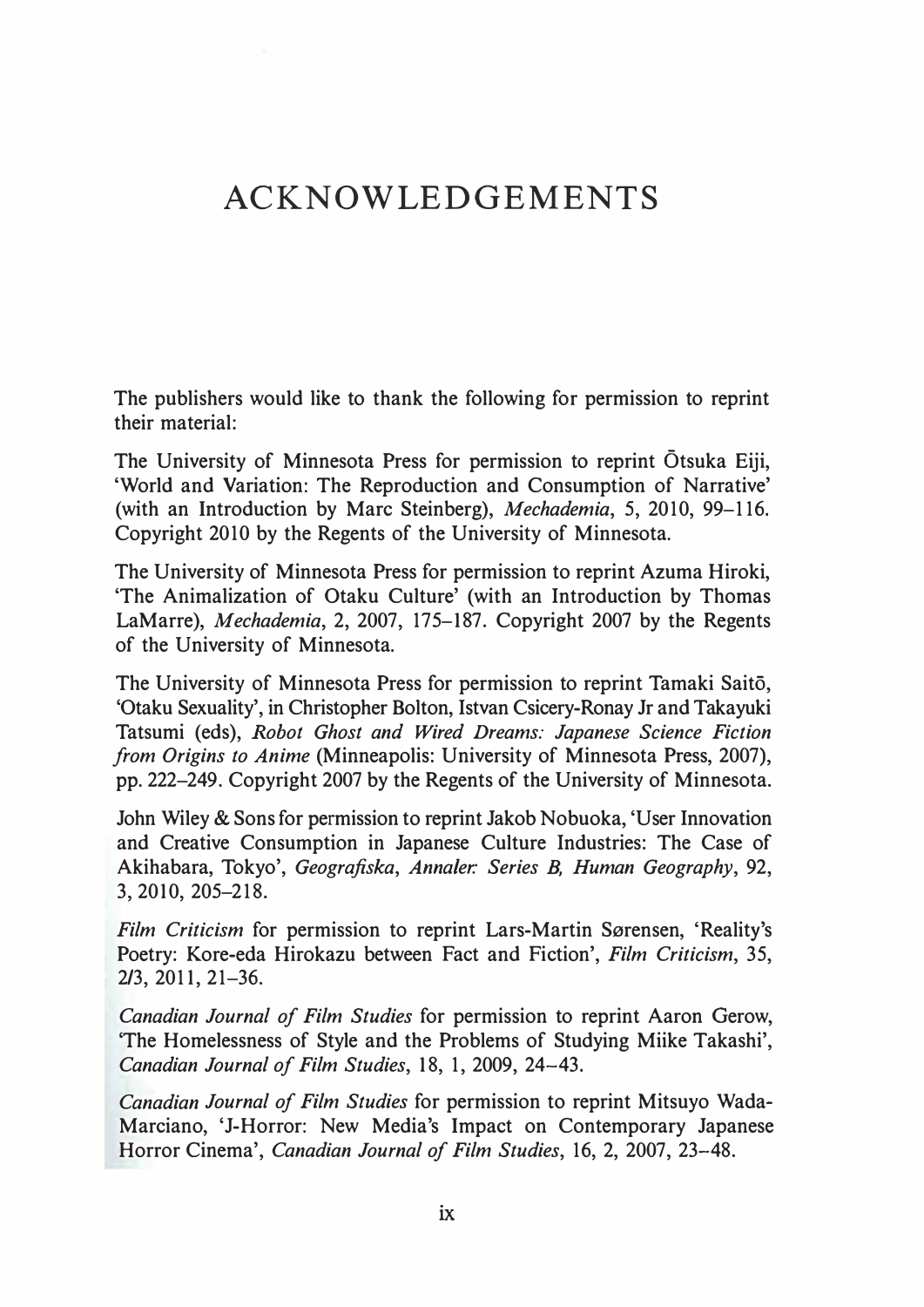#### ACKNOWLEDGEMENTS

Taylor & Francis for permission to reprint Lindsey Powell, 'Offensive Travel Documentaries on Japanese Television: Secret Region and Japan!! and World Tearful Sojourn Diary', Visual Anthropology, 15, 2002, 65-90.

De Gruyter for permission to reprint Alexandra Hambleton, 'Reinforcing Identities? Non-Japanese Residents, Television and Cultural Nationalism in Japan', Contemporary Japan, 23, 2011, 27-47.

Sage Publications for permission to reprint Chris Perkins, 'The Banality of Boundaries: Performance of the Nation in a Japanese Television Comedy', Television and New Media, 11, 5, 2010, 386-403.

The University of California Press for permission to reprint Jolyon Baraka Thomas, 'Shûkyô Asobi and Miyazaki Hayao's Anime', Nova Religio: The Journal of Alternative and Emergent Religions, 10, 3, 2007, 73-95.

Palgrave Macmillan for permission to reprint Michael Rustin and Margaret Rustin, 'Fantasy and Reality in Miyazaki's Animated World', Psychoanalysis, Culture & Society, 17, 2, 2012, 169-184.

The University of Minnesota Press for permission to reprint Hiromi Mizuno, 'When Pacifist Japan Fights: Historicizing Desires in Anime', Mechademia, 2, 2007, 104-123. Copyright 2007 by the Regents of the University of Minnesota.

Taylor & Francis for permission to reprint Dennis Redmond, 'Anime and East Asian Culture: Neon Genesis Evangelion', Quarterly Review of Film and Video, 24, 2, 2007, 183-188.

Intellect Publishers for permission to reprint Daisuke Okeda and Aki Koike, 'Working Conditions of Animators: The Real Face of the Japanese Animation Industry', Creative Industries Journal, 3, 3, 2011, 261-271.

John Wiley & Sons for permission to reprint Fusami Ogi, 'Female Subjectivity and Shoujo (Girls) Manga (Japanese Comics): Shoujo in Ladies' Comics and Young Ladies' Comics', Journal of Popular Culture, 36, 4, 2003, 780-803.

John Wiley & Sons for permission to reprint June M. Madeley, 'Transnational Transformations: A Gender Analysis of Japanese Manga Featuring Unexpected Bodily Transformations', Journal of Popular Culture, 45, 4, 2012, 789-806.

Berghan Books for permission to reprint Kazumi Nagaike and Kaori Yoshida, 'Becoming and Performing the Self and the Other: Fetishism, Fantasy, and Sexuality of Cosplay in Japanese Girls'/Women's Manga', Asia Pacific World, 2, 2, 201 I, 22-43.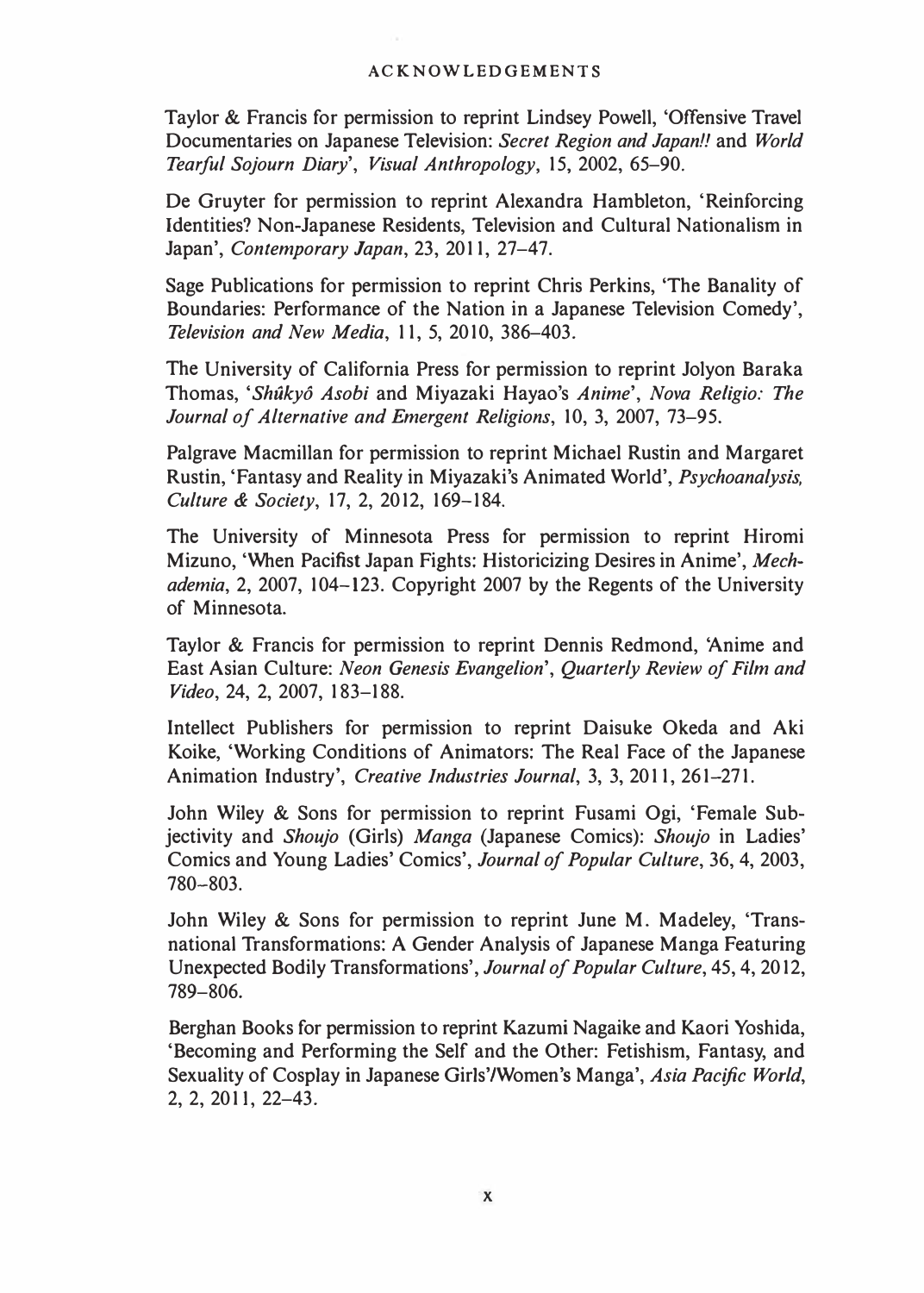#### ACKNOWLEDGEMENTS

#### **Disclaimer**

The publishers have made every effort to contact authors/copyright holders of works reprinted in Japanese Popular Culture (Critical Concepts in Asian Studies). This has not been possible in every case, however, and we would welcome correspondence from those individuals/companies whom we have been unable to trace.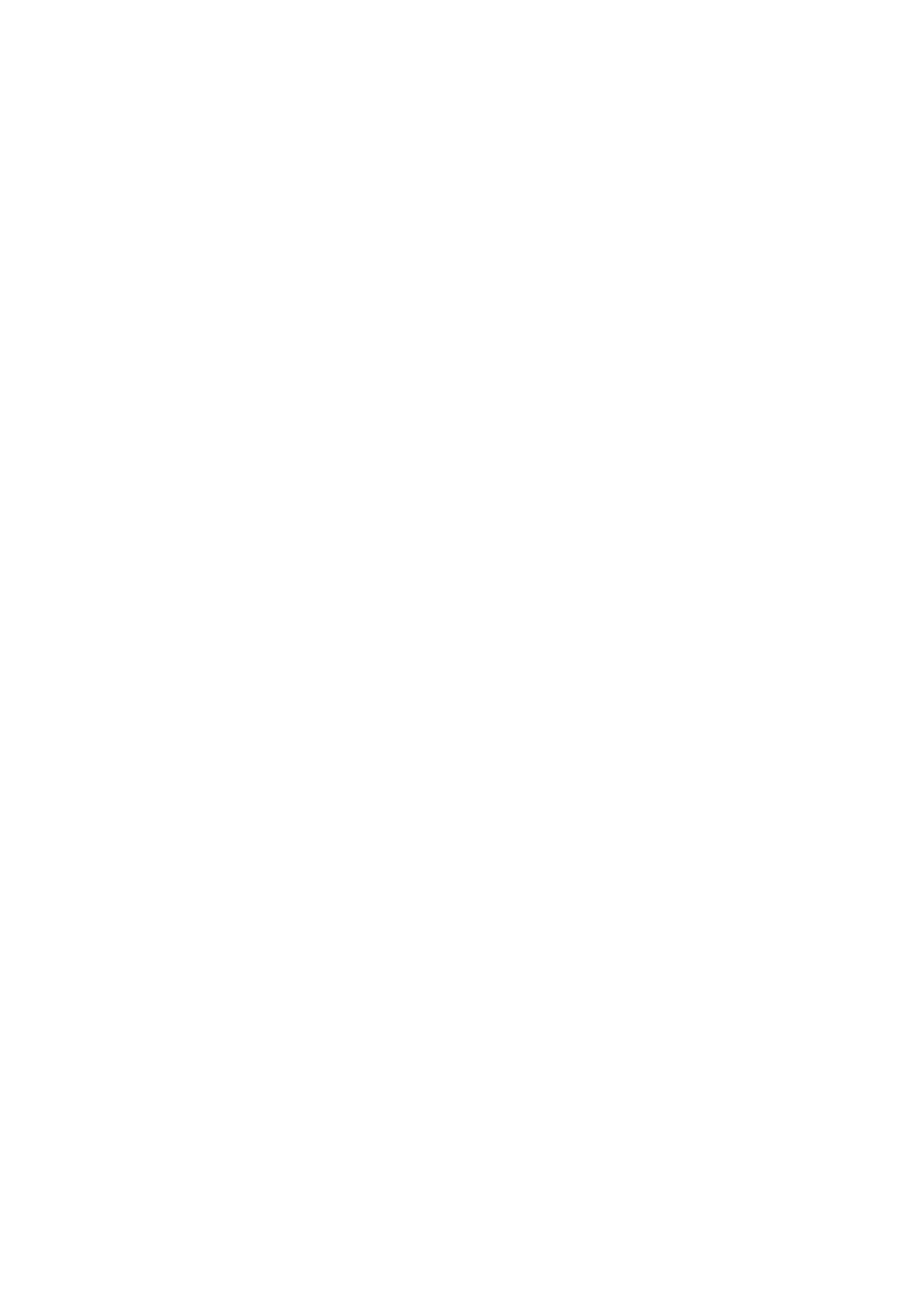## INTRODUCTION TO VOLUME II: VISUALISING JAPANESE POPULAR CULTURE IN THE NEW MILLENNIUM

This volume opens with a section on *otaku* subculture and aesthetics (Part 1.1), which have been a focus of much recent interest in Japanese popular culture outside Japan. The four Japanese writers we have selected represent influential voices in Japanese discourse on otaku.

Otsuka is a prolific cultural commentator who has written on wide-ranging topics, including popular/sub culture, consumer society and postwar democracy. The piece included here (Chapter 30) is one of his earlier works (originally published in 1989) that examines 1980s Japan as a high consumer (and really a 'postmodern') society. It suggests that consumers were no longer consuming products purely for their 'use value'; rather, they were consuming and producing their own narratives that they created around products. This argument - that with economic maturity Japanese consumers were turning into 'producers' - predicted the twenty-first-century development of otaku fan subculture, where fan activities and engagement became integral parts of *otaku* subculture as seen in cosplay, *dojinshi* and *yaoi* comics. Azuma's piece offers a useful introduction to his now-familiar concept of 'animalisation' (roughly meaning satisfying bodily desire via consumption without human or social interaction/engagement). Developing Otsuka's idea of 'narrative consumption', Azuma suggests (Chapter 31) that Japanese otaku subculture is not so much about the author and narrative but more about 'data base' consumption of character and moe, around which otaku are creating a new kind of sociality. Azuma's writings on 'data-base consumption' and 'animalisation' started the so-called 'subculture boom' in Japanese studies. Saito, another prominent writer on *otaku* subculture, is a psychiatrist who has written on Lacan, hikikomori and subculture, amongst other things. In this piece (Chapter 32) he develops a psychoanalytically informed theory of otaku sexuality, characterising it in terms of its estrangement from everyday life. In contrast to the approaches above, Murakami Takashi presents otaku aesthetics in a more culture-bound manner (Chapter 33). Murakami is a contemporary artist whose work has been influenced by flat-surface 2D art like manga and anime. In that Murakami recognises the source of Superflat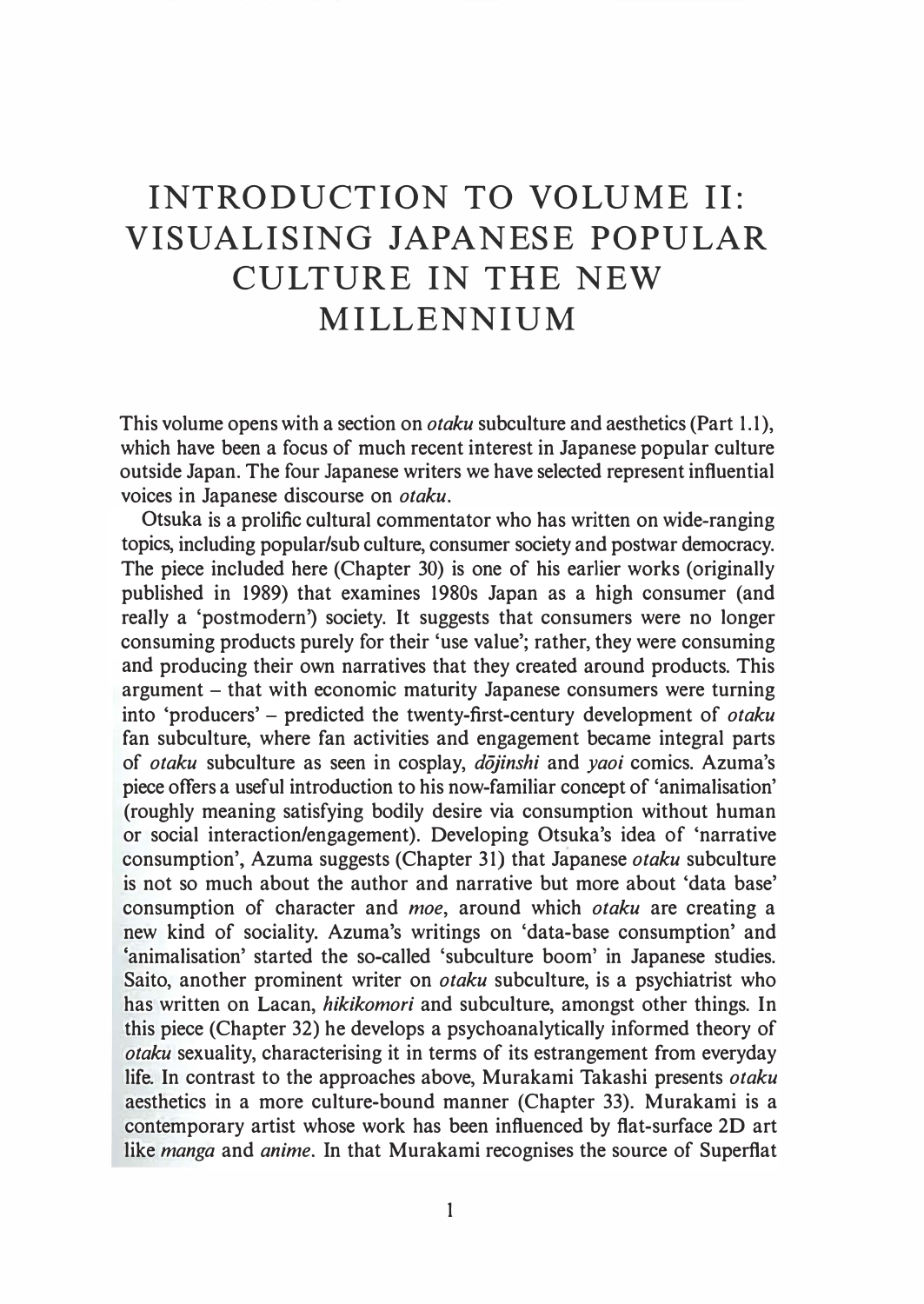art in its 'Japaneseness' – that is, it comes from Edo  $ukivo$ -e and contemporary *anime* and *manga*  $-$  to promote his art overseas, Superflat can be seen as a self-conscious and strategic cultural essentialism.

These four works provide a good sense of Japanese scholarship on otaku. The next article complements them. Nobuoka turns to Akihabara, the *otaku* mecca of Tokyo, from the perspective of economic geography (Chapter 34). He traces the global competitiveness of Japanese popular culture to this specific district, arguing that Akihabara's cutting-edge innovations are driven by consumers.

The rest of the volume looks at four major genres of visual popular culture: cinema, TV, anime, and manga. In contrast to otaku culture's emphasis on fan activities and creativity, the essays here largely deal with 'mass' or 'mainstream' visual culture and the cultural production itself, rather than 'sub' -culture and its fans. In the 'Cinema' section (Part 1.2), the first two essays examine two of Japan's well-known directors, each with a distinctive style: Kore-eda Hirokazu's simple and contemplative style, and Miike Takashi's challenging and often controversial style. Sørensen (Chapter 35) examines the fiction-non-fiction link in the works of veteran director Kore-eda, who started his career as a TV documentary producer. Using three of Kore-eda's most successful films, he shows how Kore-eda's films often draw their inspiration from earlier documentaries he produced, and that through the poetics of representation he transforms factual events into fiction. Gerow's essay (Chapter 36) looks at the 'homelessness of style' of Miike, whose work is known for transnationality, homelessness and liminality of content. Gerow links homelessness of content with the homelessness of style, but without turning homelessness into Miike's 'home', suggesting that Miike's films always remain in the in-between space. In the next essay (Chapter 37), Wada-Marciano draws our attention to the relatively new phenomenon of the cinema-new media interface by examining new media's impact on Japanese horror cinema. He argues that new digital media were a key factor behind the post-1990s popularity of J-horror overseas. Until J-horror, Japanese cinema (with the exception of anime) had not achieved a 'global' status, but J-horror finally challenged the centrality of Hollywood, owing to its digitised format and affinity with digital technologies.

The next section (Part 1.3) concerns TV. Japanese TV programming has little foreign content (at about 5 per cent since the 1980s) and in many ways it is a perfect window to examine popular domestic perspectives  $-$  how Japanese see the world, for example. All essays here engage the issue of 'outside', 'race' or 'nationalism' through content analysis, though the genres examined vary from comedy to travel documentary to variety shows. Powell (Chapter 38) analyses popular travel documentaries to reveal their ethnocentric and racist tendencies, especially towards the peoples and cultures in the Third World, who are often portrayed as a version of primitive natives. Hambleton looks at non-Japanese residents  $-gaijin \t{a}$  (Japanese-speaking foreigners)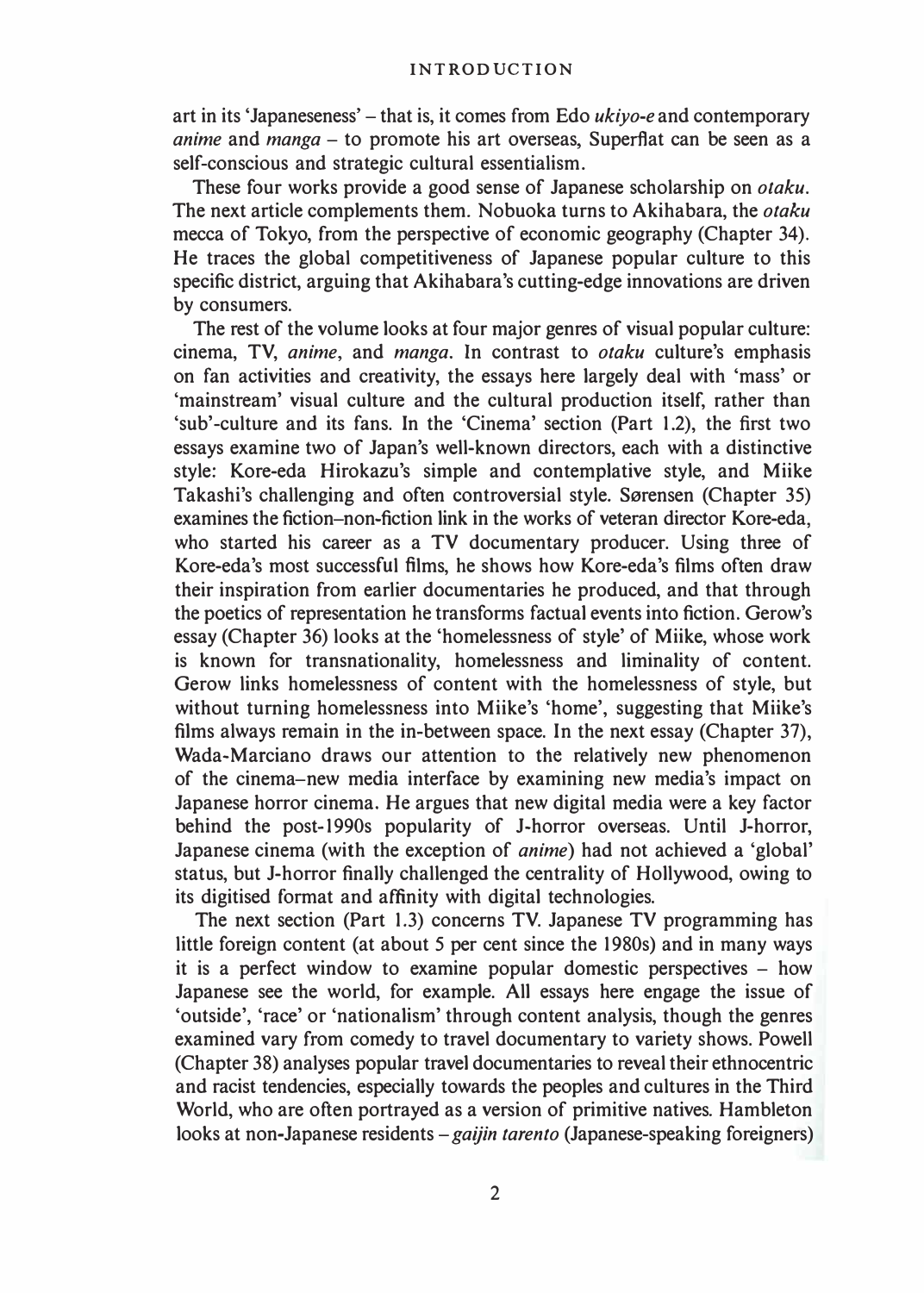and haahu (interracial entertainers) on Japanese TV (Chapter 39)- and argues that they attest to the persistence of cultural nationalism in Japanese TV, despite the increasing number of non-Japanese on TV and the increasing number of foreign residents in Japan in the twenty-first century. Perkins (Chapter 40) analyses the use of the self/other framework in a popular TV comedy, examining the representations of non-Japanese characters and the image of idealised Europe.

The anime section which follows (Part 1.4) includes two essays on Miyazaki Hayao, Japan's best-known anime director. As there are already substantial book-length works available on Miyazaki's anime (McCarthy 1999; Lenburg 2012; Cavallaro 2006), in this volume we have deliberately chosen pieces that take different approaches from those taken in such accounts. Both are written by those outside Japanese studies or *anime* studies, which attests to the maturity of anime study in the English language. In recent years anime have attracted substantial scholarly interest, including from scholars from wider disciplines such as the ones here. Thomas approaches Miyazaki's films from a religious studies perspective (Chapter 41), while Rustin and Rustin (Chapter 42) utilise psychoanalysis, introducing fresh insights into study of Miyazaki anime. The next two pieces both offer readings of anime texts in their historical and social context. Mizuno represents one strand of animelmanga studies (Chapter 43) (e.g. M. Penney, Rosenbaum, etc.) – its intersection with war and history. She locates and reads Space Battle Ship Yamato and Silent Service in the context of the Cold War, historicising the fantasy and desire in anime. Redmond, on the other hand, reads Evangelion as a vision of East Asian micro-politics, for instance, as a 'stylized version of an autonomous, post-American subjectivity-an East Asia which can think and act for itself, without following orders from Washington' (Chapter 44: 272). In the final piece in this section (Chapter 45), Okeda and Koike examine an important, yet rarely examined aspect of Japanese anime, that is, the material conditions in which anime is produced. They reveal the high reliance on outsourcing as well as the harsh working conditions of the animators. Exposing the reality of the actual production of anime challenges the optimistic discourse of Japan's new soft power.

The last three articles address another major popular medium, manga (Part 1.5). Reflecting the strongly gendered nature of manga subgenres themselves (e.g. *shōjo manga, shōnen manga, etc.*), these essays engage gender and sexuality in *manga*. The gap between Japan as a society with relatively rigid gender norms, on the one hand, and some exploratory, ambiguous or open depictions of gender and sexuality in manga's fantasy world has attracted much scholarly attention. Can such manga be seen as resistance to and subversion of the norm, or are they mere fantasy that has little to do with real society? Ogi (Chapter 46) looks at a relatively new genre of manga, ladies comics (and young ladies comics), which became popular among Japanese adult women in the 1980s. Through this specific genre, which